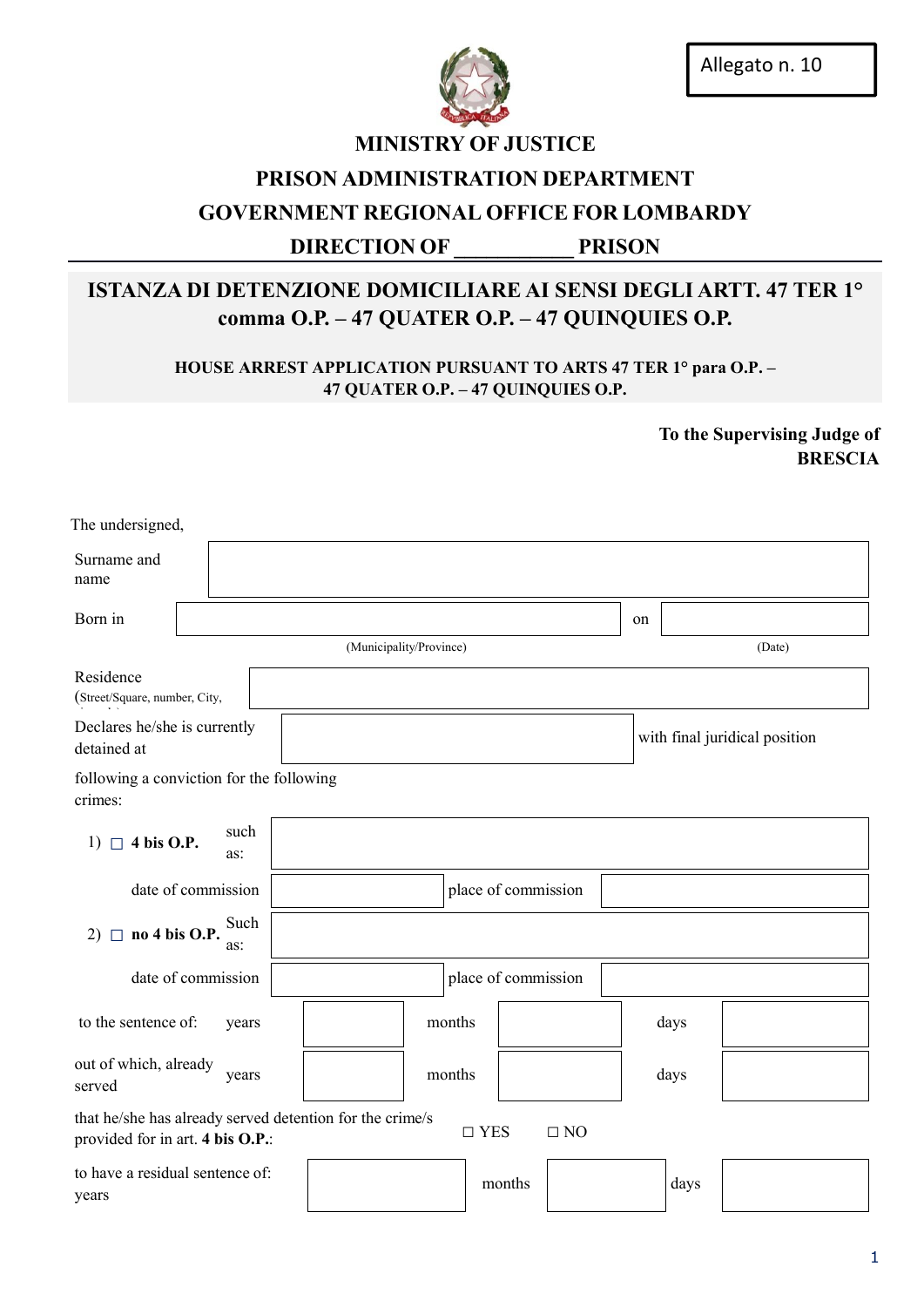| end of    |
|-----------|
| sentence: |

that he/she has appointed as fiduciary legal counsel, Avv. repeating any other counsels counsel.

### ASKS

With regard to the sentence being served, to be granted the following alternative measure:

### □ HOUSE ARREST - ART. 47 TER O.P.:

- $\Box$  PARA 01, for crimes not provided for in 4 bis O.P. or without sentence limits *(all the conditions above must be present and it is without prejudice to the length of the sentence)*
	- $\Box$  A CONVICT HAVING REACHED THE AGE OF 70
	- □ NOT A USUAL, PROFESSIONAL OR HABITUAL OFFENDER
	- □ THAT HAS NOT BEEN CONVICTED WITH THE AGGRAVATING CIRCUMSTANCE UNDER ART. 99 C.P.
- $\Box$  COMMA 1, for sentences of detention lasting no more than 4 years, even if residual *(tick the box concerned)*
	- $\Box$  LETTER A) A PREGNANT WOMAN OR A MOTHER OF CHILDREN UNDER 10 LIVING WITH HER (also for crimes in compliance with art. 4 bis, 1 para O.P. and in the absence of a re-offending probability - Corte Cost. sentence 239/2014)

□ To be pregnant

 $\square$  To be a mother of children under 10 years of age living with her because (how many children and date of birth):

 $\Box$  LETTER B) A FATHER, EXERCISING PARENTAL AUTHORITY, OF CHILDREN UNDER 10 YEARS OF AGE LIVING WITH HIM WHEN THE MOTHER IS DEAD OR OTHERWISE ABSOLUTELY UNABLE TO TAKE CARE OF HER CHILDREN (also for crimes provided for in art. 4 bis, 1 para O.P. and in the absence of a re-offending probability - *Corte Cost. sentence 239/2014*) because: *(indicate how many children and their date of birth and the date of decease of the mother (in such case) or the reasons for which the mother is unable to take care of her children in the absence of their father)*

**EXECEUTER C)** That he or she is a person in particularly serious health conditions, who requires constant contact with local medical facilities (*both conditions must exist, enclose medical certification*) because: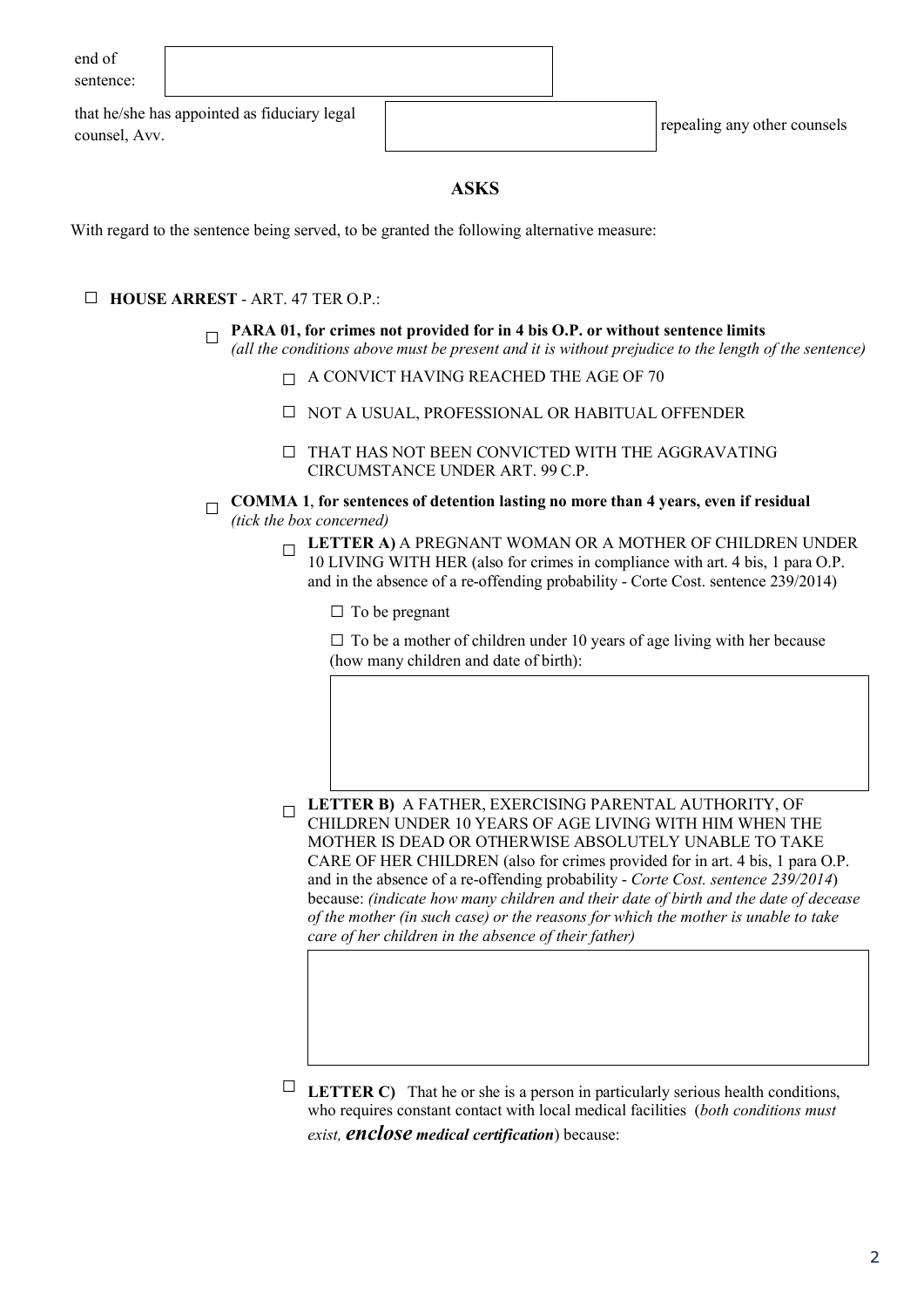- $\Box$  LETTER D) A PERSON OVER 60 YEARS OF AGE, IF DISABLED, EVEN PARTIALLY, because *(enclose medical documentation*):
- $\Box$  LETTER E) A PERSON UNDER TWENTY-ONE YEARS OF AGE WITH PROVEN HEALTH, STUDY, WORK, FAMILY NEEDS, because (*enclose documentation proving the needs above*):
- $\Box$  **PARA 1 TER** [no limits of sentence] in the hypothesis of:
	- $\Box$  SERIOUS PHYSICAL ILLNESS THAT IS INCOMPATIBLE WITH DETENTION Arts. 146 n.3 e 147 n.2 C.P. *(enclose medical documentation)*
- $\Box$  HOUSE ARREST ART. 47 QUATER O.P. (only for convicts with full-blown AIDS or serious immunodeficiency ) [no limits of sentence]
- $\Box$  HOUSE ARREST ART. 47 QUINQUIES O.P. ( also for crimes in compliance with art. 4 bis, 1 para O.P. and in the absence of a re-offending probability - *Corte Cost. sentence 239/2014*) *(conditions*):
	- $\Box$  A MOTHER OF CHILDREN OF LESS THAN 10 YEARS, IF THERE IS NO MATERIAL RISK OF RE-OFFENDING, IF THERE IS A POSSIBILITY THAT THE CHILDREN MAY RETURN TO LIVING WITH HER
	- $\Box$  AFTER AT LEAST ONE THIRD OF THE SENTENCE HAS BEEN SERVED OR AFTER AT LEAST FIFTEEN YEARS HAS BEEN SERVED IN THE CASE OF LIFE IMPRISONMENT
	- □ IMPRISONED FATHER, IF THE MOTHER IS DEAD *(ENCLOSE self-certification of the death of the mother)* OR UNABLE TO TAKE CARE OF HER CHILDREN AND THERE IS NO WAY OF ENTRUSTING THE CHILDREN TO ANYONE OTHER THAN THE FATHER, due to:
		- Precarious health conditions, because affected by:
		- Sole means of support for the family with risk of losing job at:
		- Minors
		- Seriously ill family members

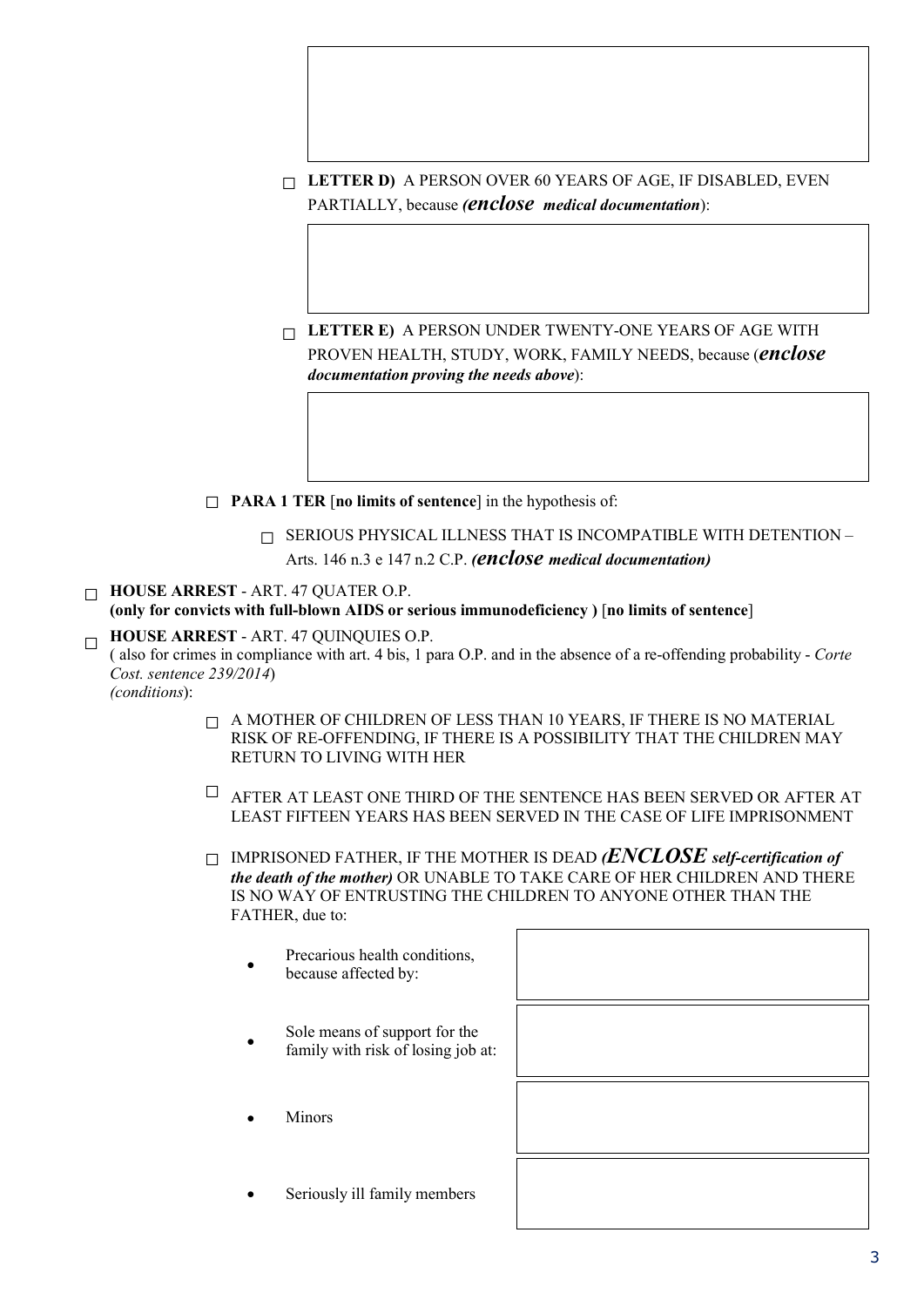The undersigned

declares :

| 1. | That he/she has a home<br>(address):                                                                                                                                                                                                                                                                                                                                               |  |
|----|------------------------------------------------------------------------------------------------------------------------------------------------------------------------------------------------------------------------------------------------------------------------------------------------------------------------------------------------------------------------------------|--|
|    | 2. That he/she does not have a<br>home but has a domicile with<br>(indicate the person/s with<br>whom the convict might<br>benefit from the requested<br>measure)                                                                                                                                                                                                                  |  |
|    | <b>Enclose</b> the declaration of<br>willingness to host                                                                                                                                                                                                                                                                                                                           |  |
|    | 3. That he/she has no job but can<br>provide for his or her own<br>needs because:                                                                                                                                                                                                                                                                                                  |  |
|    | 4. Only in cases provided for in<br>art. 47 quater O.P.: that he/she<br>is following or intends to<br>follow the following<br>treatment/assistance<br>programme (specify in which<br>operating unit):<br><b>Enclose</b> the certification of<br>the public health service<br>certifying the presence of the<br>required health conditions<br>and the eligibility to the<br>program |  |
|    | 5. That an application for house<br>arrest in his/her favour is<br>pending in compliance with<br>Law 199/2010, submitted on:                                                                                                                                                                                                                                                       |  |
|    | 6. That he/she underwent<br>revocation of the following<br>alternative measures. When:                                                                                                                                                                                                                                                                                             |  |
|    | 7. That he/she accepts<br>responsibility for the offence<br>of escape.<br>When:                                                                                                                                                                                                                                                                                                    |  |
|    | 8. That he/she has already<br>submitted the following<br>applications to the<br><b>Supervising Court different</b><br>than that of Brescia                                                                                                                                                                                                                                         |  |